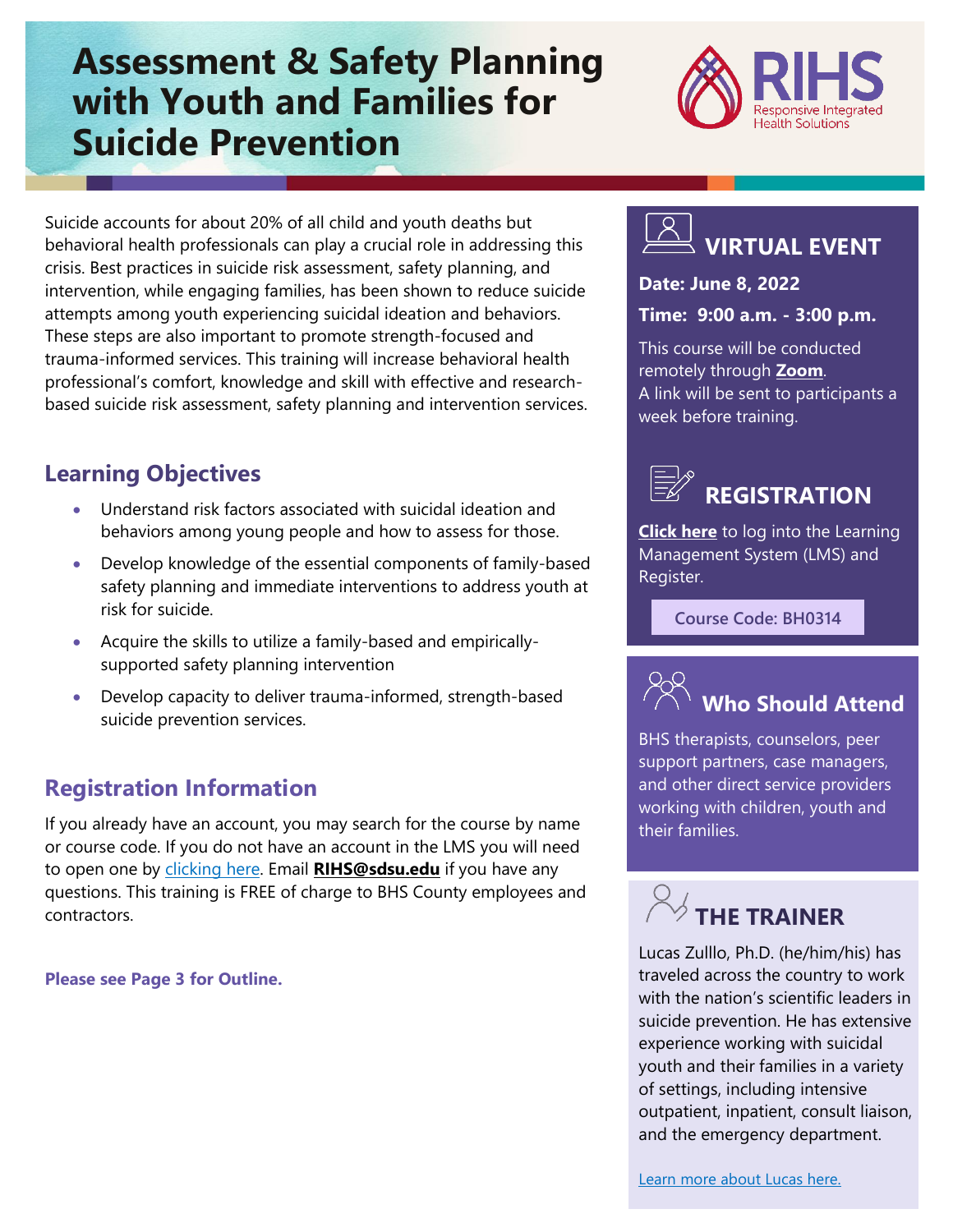**Thank you for your continued understanding about our need to put the safety of our staff, facilitators, and customers first.**

**COVID Message and [In-person Training Protocol](https://theacademy.sdsu.edu/a-message-to-our-stakeholders-and-friends/)**

**Please review the COVID protocol for in-person trainings.**  [https://theacademy.sdsu.edu/a-message-to-our-stakeholders](https://theacademy.sdsu.edu/a-message-to-our-stakeholders-and-friends/)[and-friends/](https://theacademy.sdsu.edu/a-message-to-our-stakeholders-and-friends/)

### **ADA**

Please submit all requests for accommodations two weeks prior to the start of the training. The Academy for Professional Excellence is committed to creating an inclusive and welcoming environment that appreciates and builds on diversity. In accordance with the Americans with Disabilities Act (ADA) of 1990, and California Administrative Code Title 24, The Academy for Professional Excellence prohibits discrimination on the basis of a disability in employment, public services, transportation, public accommodations, and telecommunication services.

#### **Continuing Education**

This course meets the qualifications for 5 hours of continuing education credit for LMFTs, LCSWs, LPPCs and/or LEPs as required by the California Board of Behavioral Sciences. The Academy for Professional Excellence is approved by the California Association of Marriage and Family Therapists to sponsor continuing education for LMFTs, LCSWs, LPCCs and LEPs, Provider #91928. The Academy for Professional Excellence is approved by the California Board of Registered Nursing, Provider # BRN CEP10014; CCAPP-EI, Provider # 1S-98-398-0822, and CAADE Provider # CP40 906 CH 0323 for 5 contact hours/CEHs. The Academy for Professional Excellence is approved by the American Psychological Association to sponsor continuing education for psychologists. The Academy for Professional Excellence maintains responsibility for this program and its content. CE certificates will be available for download 5 business days after course completion. Click here for information on how to [obtain](https://theacademy.sdsu.edu/programs/rihs/rihs-faq/)  [CE Certificates.](https://theacademy.sdsu.edu/programs/rihs/rihs-faq/) Click here for the [CE Grievance Procedure.](https://drive.google.com/file/d/10H4zN0gLatK2hP5SJpe0HTZkZpYm8GRj/view)

*Responsive Integrated Health Solutions (RIHS) is a County of San Diego Behavioral Health contracted program of the Academy for Professional Excellence, and a project of San Diego State University School of Social Work.*







**We create experiences that transform the heart, mind, and practice.**



**Visit us at [theacademy.sdsu.edu.](https://theacademy.sdsu.edu/)**